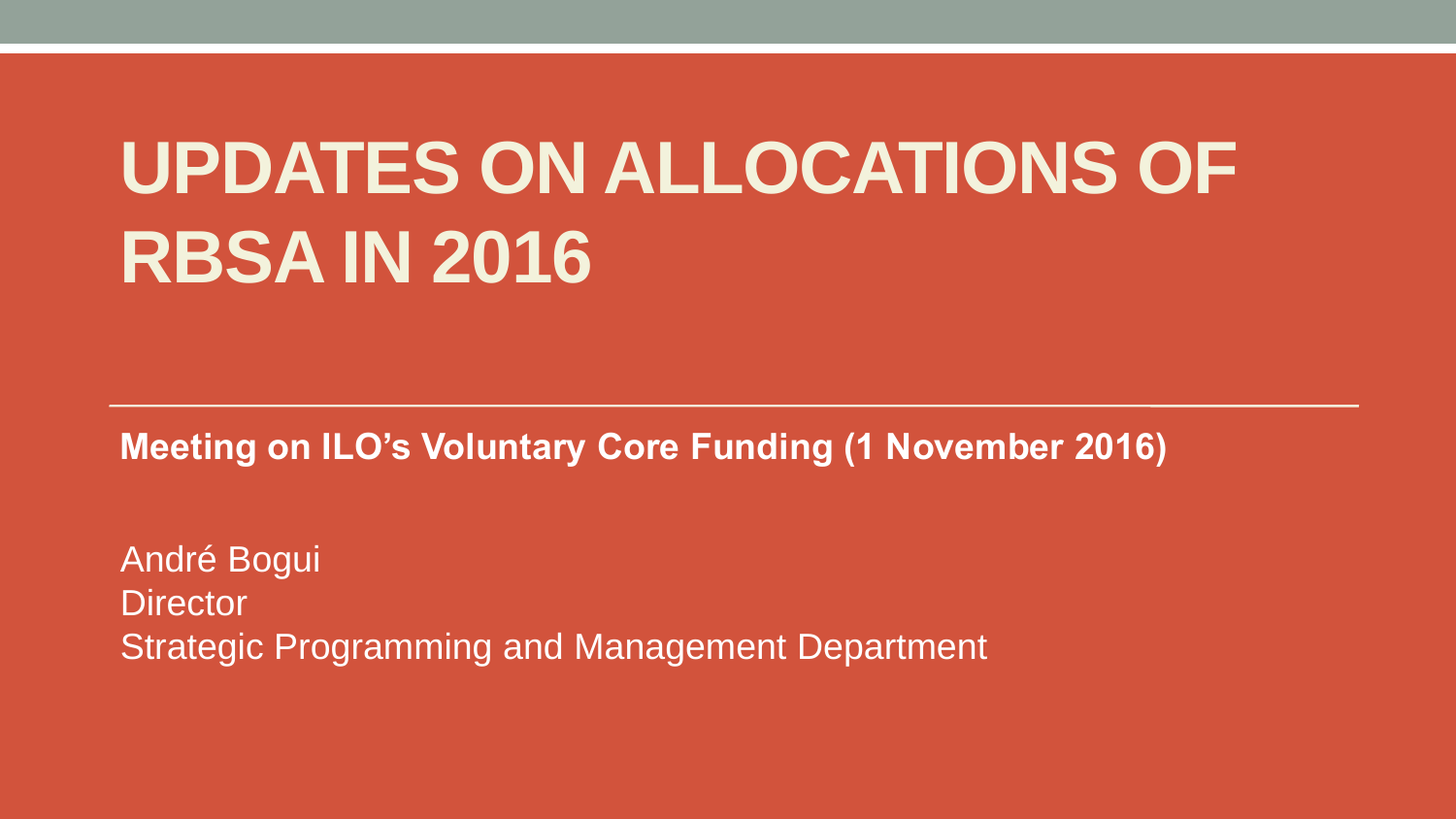## How allocations were made in 2016?

- Two phases. Strengthened collective responsibility between Headquarters and the Regions.
- New appraisal mechanism ensured transparency, consistency and enhanced quality and timely inputs.
- Role of Regional Programming Units (RPUs) in strategic submission of most relevant proposals.
- Simultaneous focus on time management without compromising on quality.
- Financial threshold and longer duration of projects sharpened focus on strategic and sustainable interventions and overall lesser administrative procedures on RBSA.
- Development partners' funds as unearmarked resources provided agility to the RBSA and strategic release of allocations.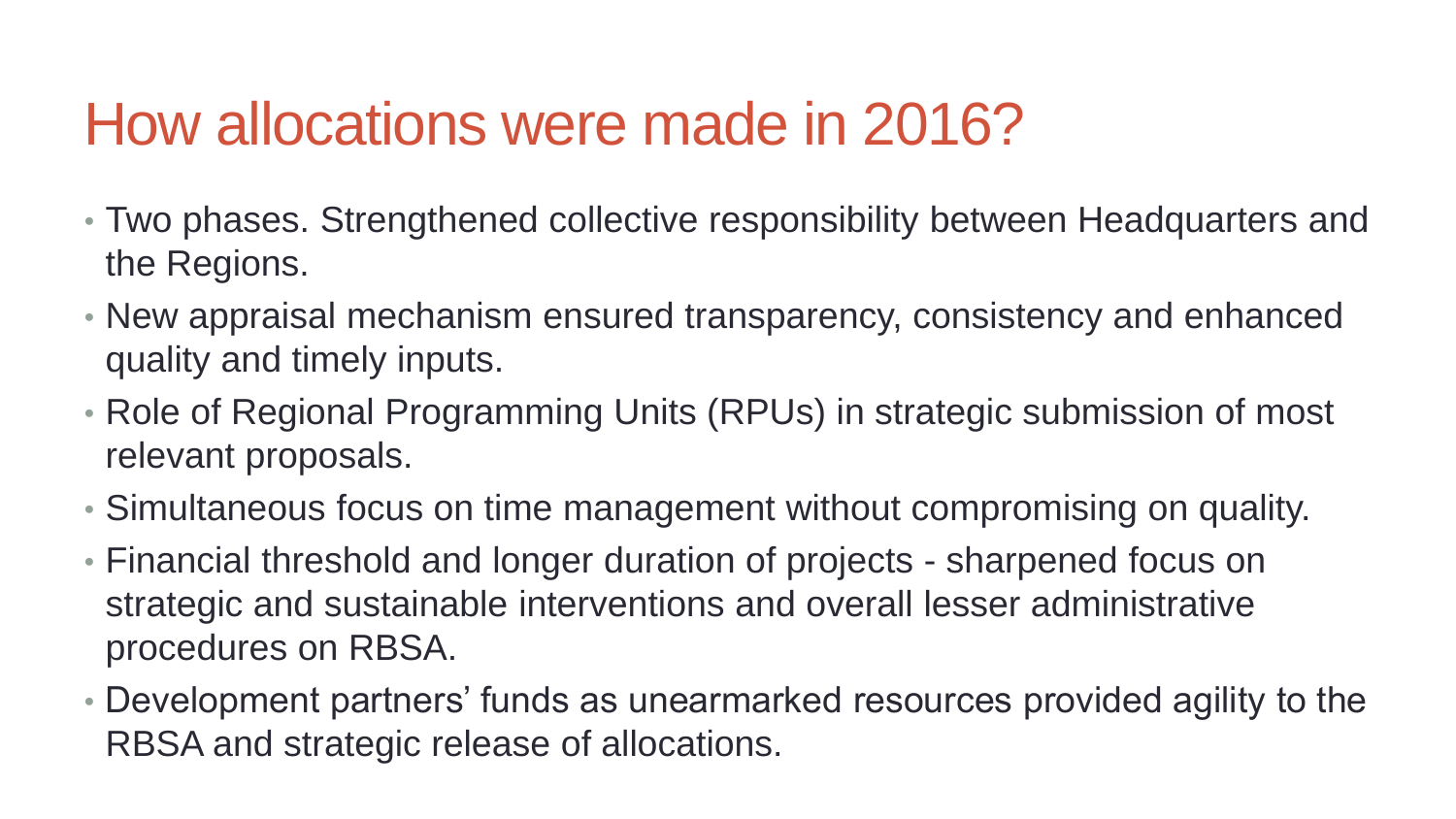#### 2016 Allocations across regions and outcomes

| Outcomes                   | Africa                   | Americas                 | Arab States              | Asia                     | Europe                   | <b>Total USD</b> | Total% |                                                                                                                   |
|----------------------------|--------------------------|--------------------------|--------------------------|--------------------------|--------------------------|------------------|--------|-------------------------------------------------------------------------------------------------------------------|
|                            |                          |                          |                          |                          |                          |                  |        | Time period:                                                                                                      |
| 1. Employment              | 1,261,346                | 1,300,000                | 360,000                  | 1,633,771                | 450,000                  | 5,005,117        | 20.9%  | 18 January - 27 July<br>2016<br>Number of proposals<br>approved: 78<br>Amount allocated:<br><b>USD 23,907,163</b> |
| 2.1LS                      | 595,317                  | 608,400                  |                          | $\overline{\phantom{a}}$ |                          | 1,203,717        | 5.0%   |                                                                                                                   |
| 3. Social Protection       | 1,652,400                | 500,000                  | 200,000                  | 702,329                  | 463,820                  | 3,518,549        | 14.7%  |                                                                                                                   |
| 4. Sustainable Enterpises  | 261,500                  | 750,000                  | 792,600                  | $\overline{\phantom{a}}$ | 400,000                  | 2,204,100        | 9.2%   |                                                                                                                   |
| 5. Rural economy           | 1,135,750                | 400,600                  | 340,000                  | 882,700                  | $\overline{\phantom{a}}$ | 2,759,050        | 11.5%  |                                                                                                                   |
| 6. Informal economy        | 1,007,487                | 1,228,000                | $\overline{\phantom{a}}$ | 430,000                  | 275,600                  | 2,941,087        | 12.3%  |                                                                                                                   |
| 7. Strengthening workplace | 328,000                  |                          |                          | 395,600                  | 1,050,000                | 1,773,600        | 7.4%   |                                                                                                                   |
| compliance<br>through LI   |                          |                          |                          |                          |                          |                  |        | <b>Strategic considerations:</b>                                                                                  |
| 8. UFW                     | 200,000                  | $\overline{\phantom{a}}$ | 300,000                  | 500,000                  | $\overline{\phantom{a}}$ | 1,000,000        | 4.2%   | <b>UMIC (26%)</b><br><b>Fragile states</b><br><b>Fast-track for crisis</b><br>Global products                     |
| 9. Migration               | $\overline{\phantom{a}}$ | 438,500                  | $\overline{\phantom{a}}$ | $\overline{\phantom{a}}$ | 500,000                  | 938,500          | 3.9%   |                                                                                                                   |
| 10. Workers & Employers    | 563,000                  | 939,800                  | 300,000                  | 324,243                  | $\overline{\phantom{a}}$ | 2,127,043        | 8.9%   |                                                                                                                   |
| A. Decent work             | $\overline{\phantom{a}}$ |                          |                          | 436,400                  |                          | 436,400          | 1.8%   |                                                                                                                   |
| Total amount (USD)         | 7,004,800                | 6,165,300                | 2,292,600                | 5,305,043                | 3,139,420                | 23,907,163       |        |                                                                                                                   |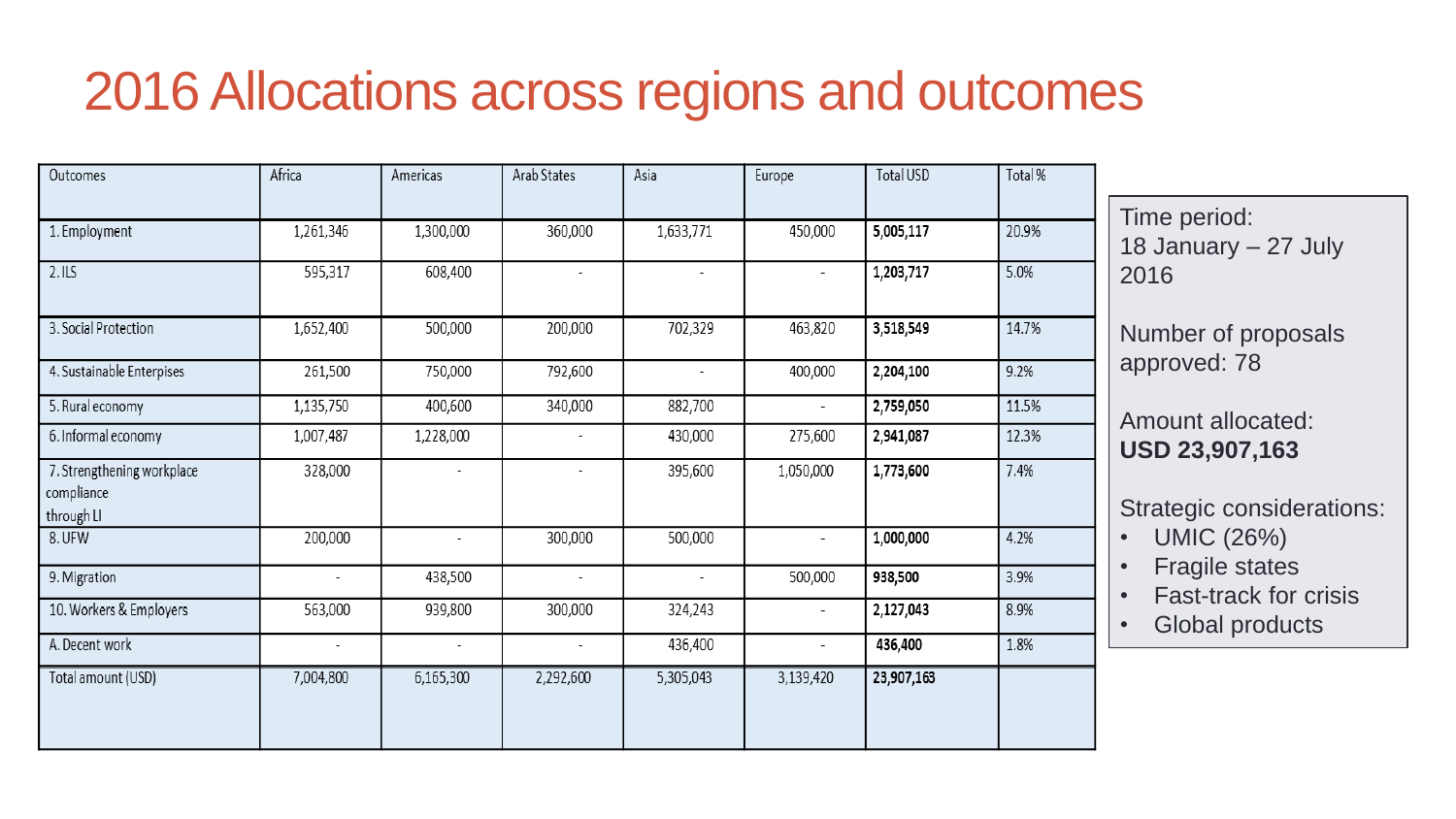### An analysis of allocations in 2015 and 2016